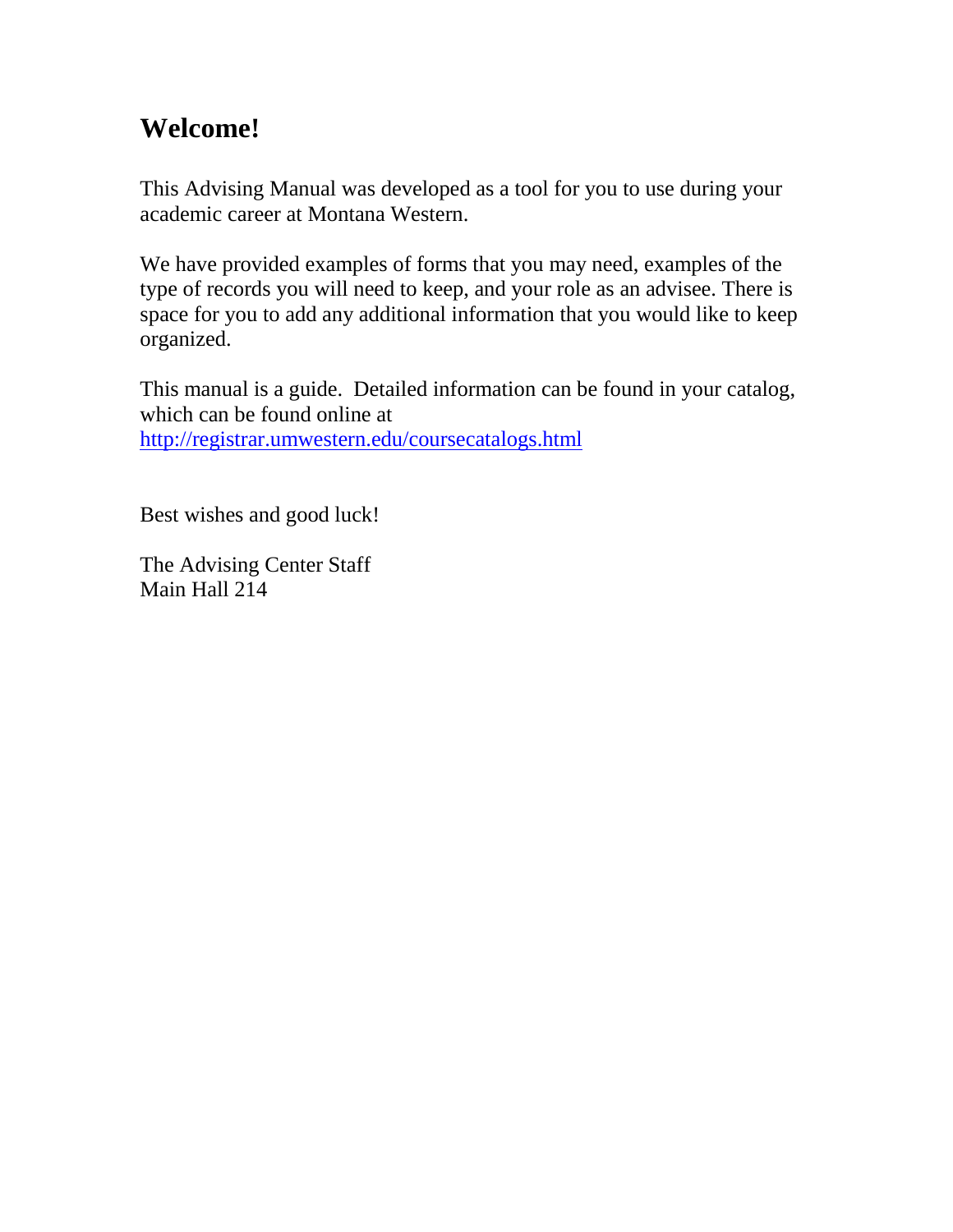## **The University of Montana Western PERSONAL INFORMATION SHEET**

It is your responsibility to update your contact information through DAWGS. A current and local address, email and phone number is important so that you can be contacted in a timely manner.

| <b>Name</b>           |                     |
|-----------------------|---------------------|
| ID#                   |                     |
| Degree (circle one)   | AA AS AAS BA BS BAS |
| <b>Major</b>          |                     |
| <b>Minor</b>          |                     |
| <b>Catalog year</b>   |                     |
| <b>ACT/SAT Scores</b> |                     |
| <b>Math</b>           |                     |
| <b>Writing</b>        |                     |

## **FACULTY ADVISOR INFORMATION**

It is your responsibility to have all your academic records available for advising and planning purposes. These records should include updated transcripts, transfer evaluations if you have them and current class schedules.

| Name                   |  |
|------------------------|--|
| <b>Office Phone</b>    |  |
| <b>Office Location</b> |  |
| <b>Email Address</b>   |  |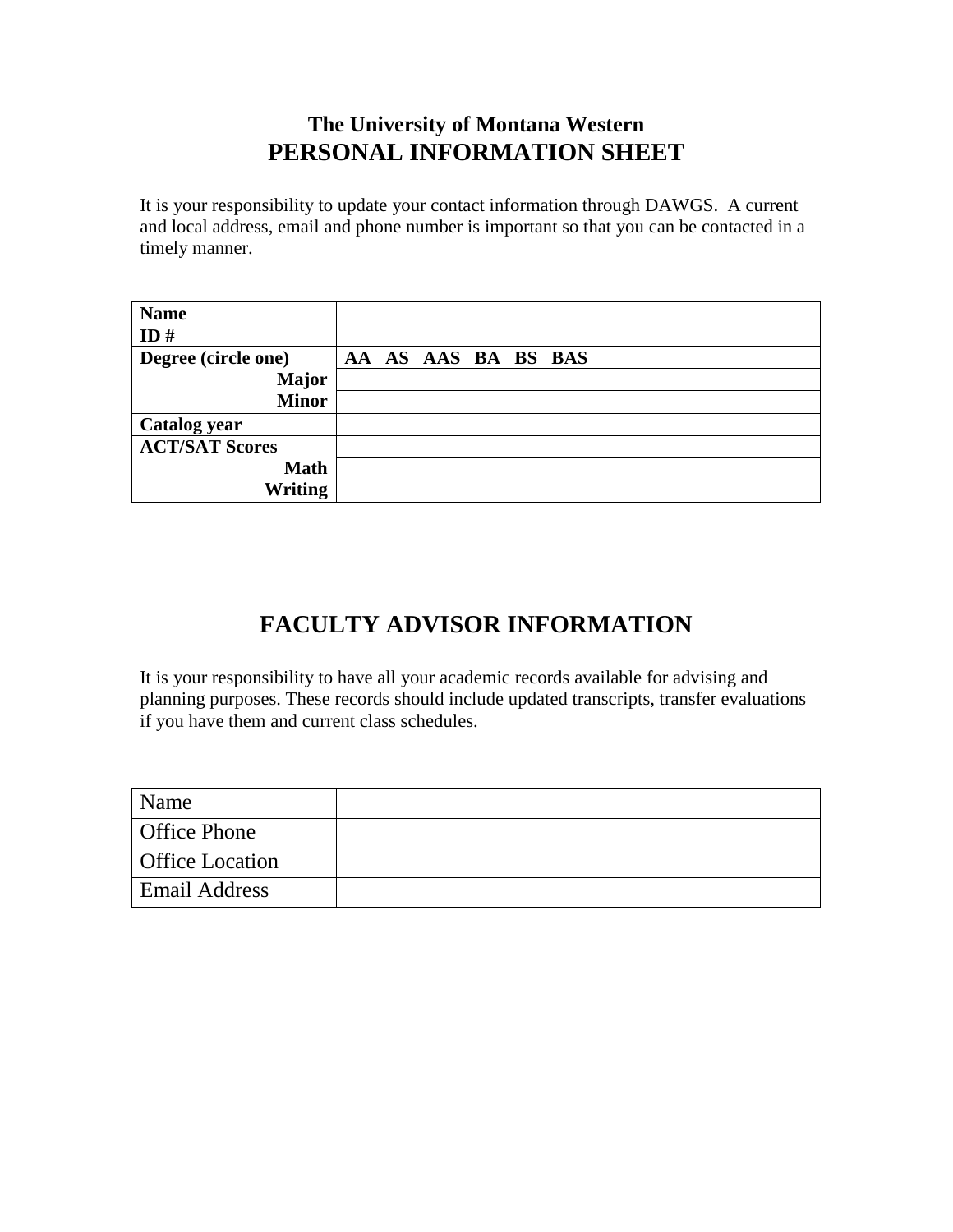## **ADVISOR ASSIGNMENTS**

## **A Primary Advisor can be a(n):**

- Academic Advisor in the Advising Center
- Faculty Advisor in your area of study
- TRiO Advisor if you are an active TRiO participant

## **Current students can determine their Primary Advisor by accessing their DAWGS account.**

- *1.* Go to *students.umwestern.edu*
- 2. Click on *Dawgs* on the left under *Tools*
- 3. Choose *Secure Login* and enter your User ID (8000#) and PIN
- 4. Click on *Student Services*, then *Student Records*
- 5. Click on *Student Information (Advisor, Degree, etc)* and select current semester
- 6. You can now check your Primary Advisor and your Major/Department

\*To change your advisor or your major please stop by the Advising Center, download the **Change of Advisor/Degree Form** and turn it in to the Advising Center or request a change via CAPP Degree Evaluation tab.

## **Academic Advisors in the Advising Center work with students who:**

- Have just been admitted
- Have declared an Associate Degree
- Need to complete remediation in math and/or English
- Would like to explore degree options

\*Once a student had completed remediation and/or their first semester they will be assigned a Faculty Advisor within their area of study.

## **Faculty Advisors work with students to:**

- Provide current information about their field of study
- Provide information about course content and rotations to assist with class selection
- Assist with identifying internship opportunities
- Offer career tips, job references, letters of recommendation, and assistance with graduate school applications

## **ACADEMIC ADVISING CENTER**

Located in Main Hall 214, the Academic Advising Center was established to provide students with access to informed and experienced Academic Advisors who will educate, guide and encourage them in their efforts towards achieving their academic and personal goals.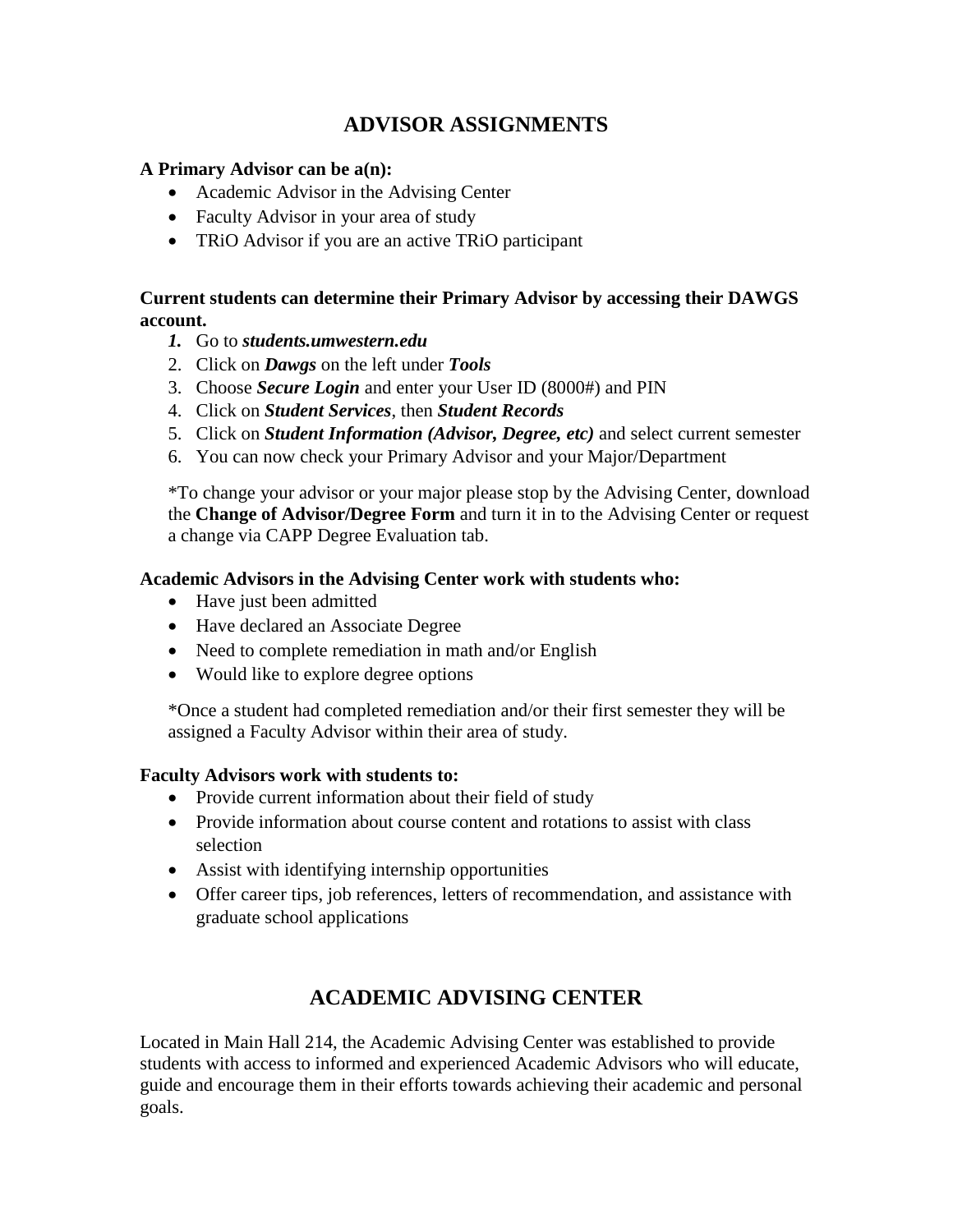## **Students can work with the Academic Advisors to:**

- Prepare to register to classes through an Advising Workshop
- Complete remediation in math and/or English
- Earn and Associate Degree
- Learn who their faculty advisor is and where their office is located
- Change advisor or degree programs
- Get help completing required forms and navigating the university system
- Obtain a catalog or schedule of classes
- Receive assistance with degree planning using our Academic Advising **Worksheets**
- Have a transcript evaluated for transfer credits
- Learn more about accessing their DAWGS account
- Get general assistance with finding courses (specific help comes from your Faculty Advisor)
- See a friendly face and visit the always present candy dish!

## **Students may make an appointment or walk in to meet with an Academic Advisor.**

## **Contact us:**

**Margo Heberling [margo.heberling@umwestern.edu](mailto:margo.heberling@umwestern.edu)** 406-608-7050 (office) **Alyssa Waters [alyssa.waters@umwestern.edu](mailto:alyssa.waters@umwestern.edu)** 406-683-7049 (office) **Fax us:** 406-683-7809 **Office Hours:** Monday-Friday:  $8:00 - 5:00$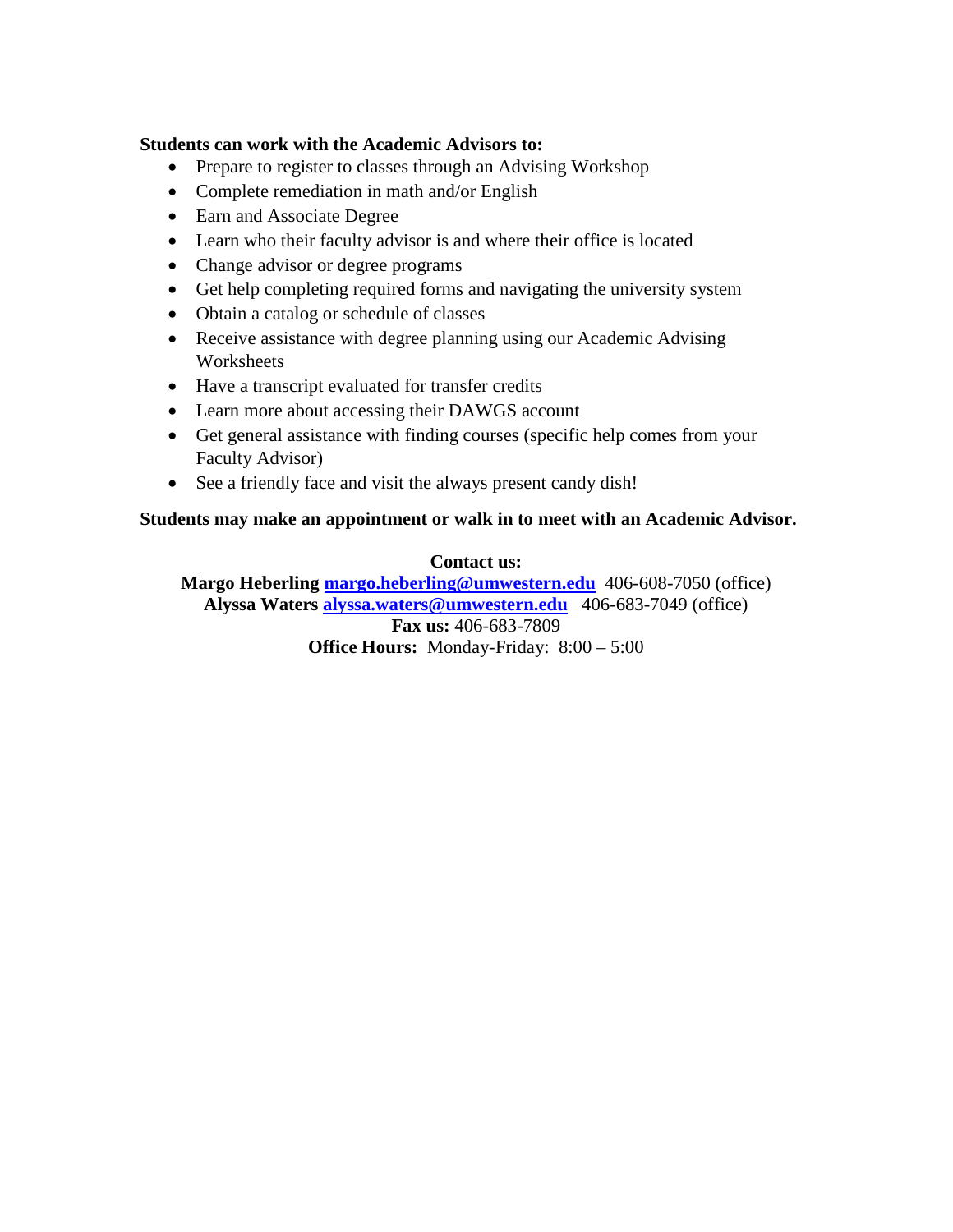### **STUDENT RELATED OFFICES**

**Academic Advising Center**, Main Hall 214 683-7049 or 683-7050

• Assists students with selecting classes appropriate to student academic goals

- Assigns students to faculty advisors
- Answers general questions

### **Admissions Office**, Short Center 683-7331

- Answers questions about admission
- Compiles information needed for new student admission
- Notifies new students (new freshmen and new transfers) of their admission status
- Sends Enrollment Acceptance packets to new students
- Provided new student advising information to faculty advisors, SSS staff, Advising Center staff

### **ASUMW**, Student Union Building (SUB), 8 683-7211

- The Associated Students of the University of Montana Western (ASUMW) are represented by the Student Senate
- Student Senate is responsible for Student Advocacy, Student Activities and administration of its office and funding

### **Business Services**, Short Center 683-7101

- Answers questions about students' costs, parking, payment methods, student health insurance, refunds, etc.
- Collects payment for tuition and fees

### **Campus Counseling Center**, Dean of Students Center 683-7180 or 683-7181

- Free, confidential counseling services available to all students enrolled at Montana Western
- Call for an appointment or stop by the Student Life office to schedule one

### **Career Services,** Lucy Carson Library, Room 006 683-7143

- Career counseling to help students plan their academic and professional careers
- Career and internship job board
- Assistance with developing job search tools such as resumes and cover letters
- Workshops offered throughout the year on a variety of career-related topics
- Placement file service for education majors

### **Disability Services, Dean of Students Center 683-7388** 683-7388

Students who are registered with Disability Services may qualify for additional services, such as:

- Note taking
- Extra test time
- Recorded books

### **Financial Aid Office**, Short Center 683-7511

- Answers questions about financial aid
- Provides financial aid award letters
- Distributes all financial aid
- Processes student loans
- Coordinates Federal and State work study jobs

### **Learning Center,** Lucy Carson Library, Room 006 683-7200

- Free peer-tutoring services for all students and community members
- Computer lab
- Study areas
- Workshops provided throughout the year pertaining to academic success issues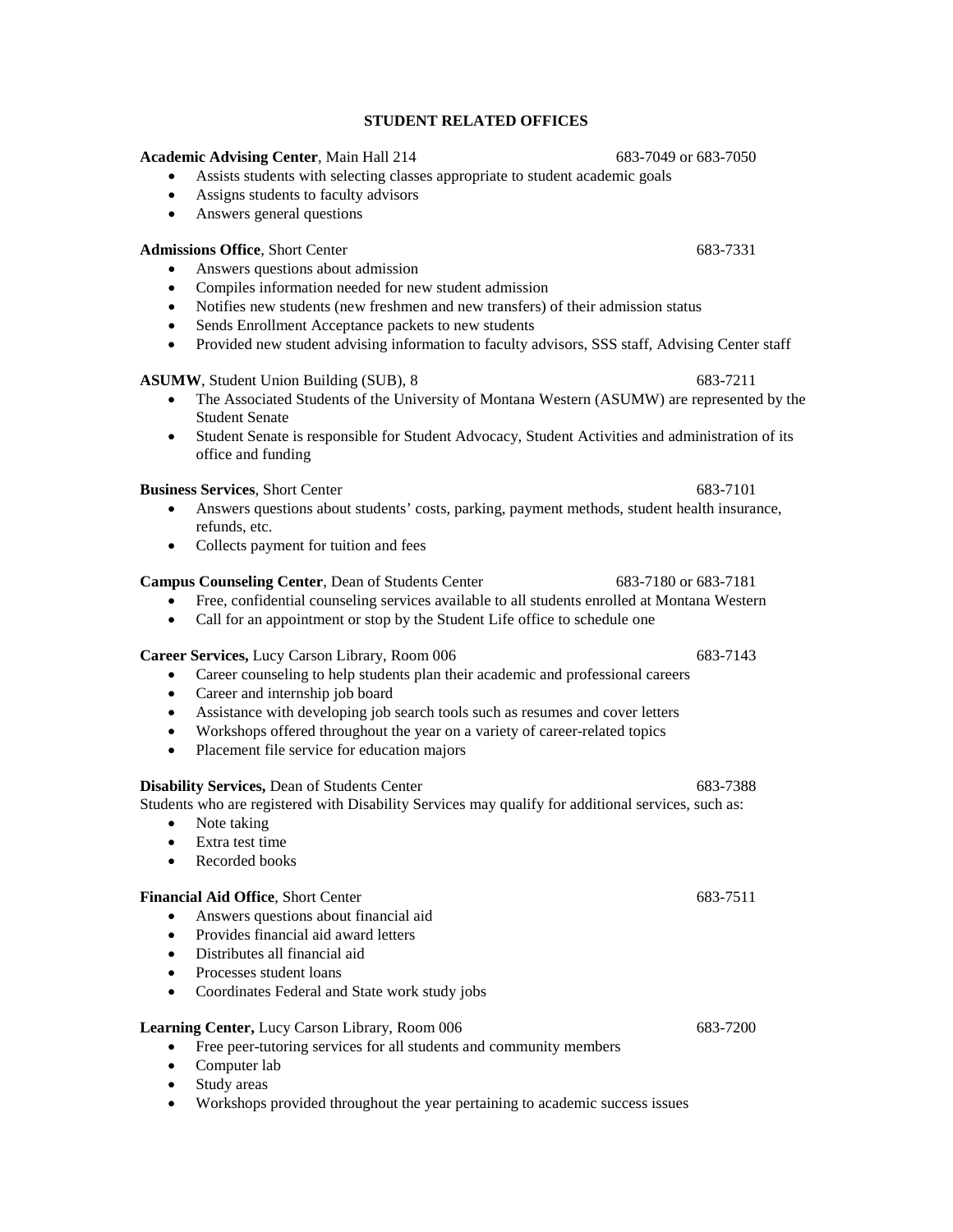## **Lucy Carson Library**, Short Center 683-7541

- Collection of print and non-print resources including books, periodicals, and electronic materials
- Interlibrary loan program available

## **Registrar's Office**, Short Center 683-7371

- Answers enrollment-related questions (registration, adding or dropping classes, withdrawal from all classes, etc) including those concerning web-registration and DAWGS
- Answers questions about residency status, processes student requests to change their electronic records, maintains student enrollment files, answers questions about athletic eligibility, processes appeals to academic issues and policy waiver requests
- Updates enrollment-related information in DAWGS
- Conducts graduation audits

## **School of Outreach**, Main Hall 115 683-7537

- Answers questions about evening, weekend, online, and summer classes as well as many of the off-campus programs offered through Montana Western
- Assists interested Outreach program students with enrollment in program courses (prospective students should review Montana Western's admission procedures and registration procedures before enrolling)

## **Student Life Office**, Davis Hall 206 683-7565

- Organizes and conducts new student orientation sessions
- Answers questions about student housing, dining services and student life
- Organizes services for students with special needs
- Should photos for and produces student ID cards

## **Swysgood Technology Center**, STC Building 683-7163

- Computer labs
- Collection of circulating technology tools
- Photocopy and desktop publishing assistance
- Wireless internet access

## **TRIO Student Support Services, MH 215 683-7322**

- Helps TRiO eligible students succeed by offering academic advising, tutoring, counseling, mentoring and grand aid awards
- All new students are encouraged to contact program staff to discuss eligible criteria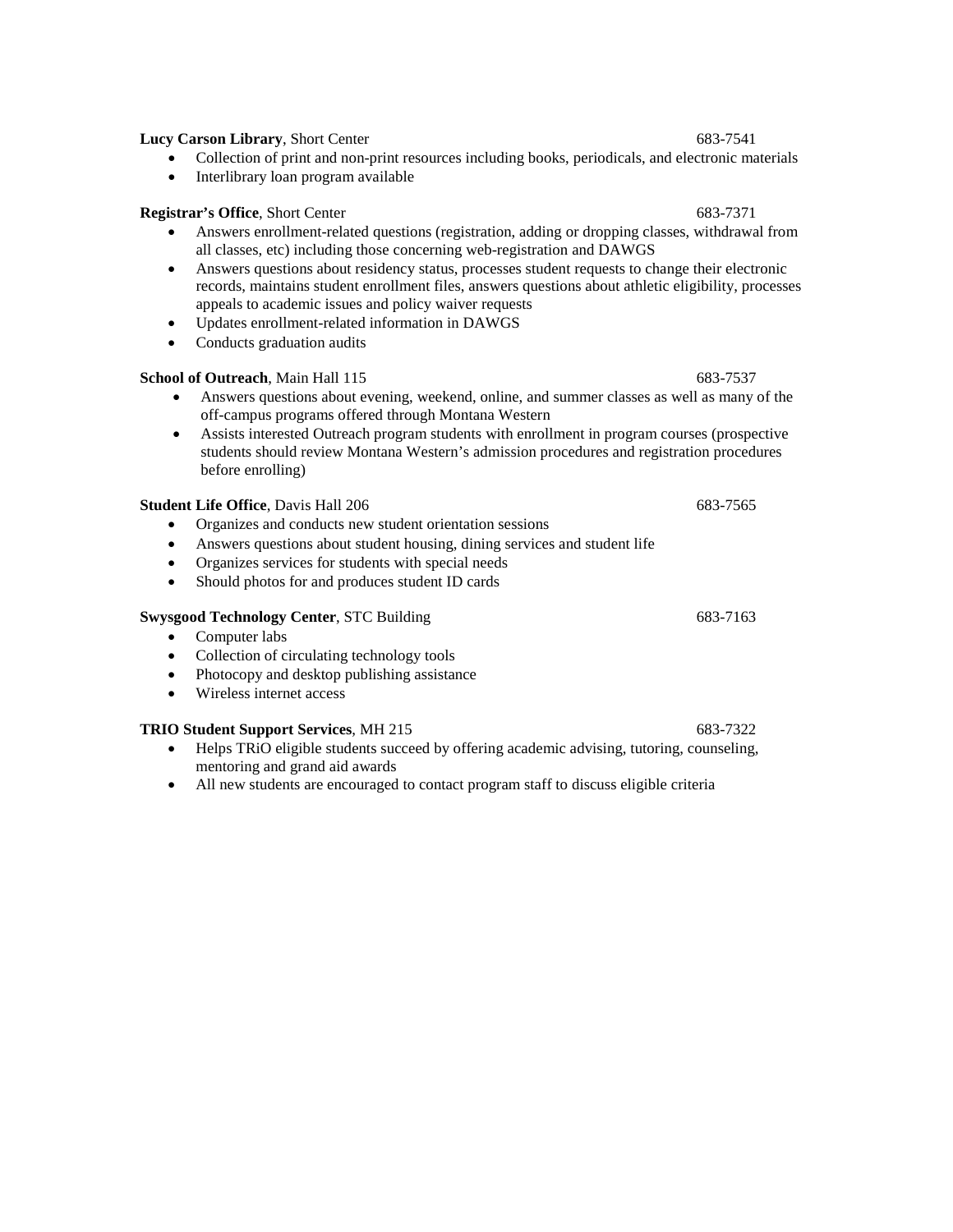## **Academic Advising**

Academic advising is an important service provided to Montana Western students. To help ensure that students are making satisfactory progress towards meeting the requirements for their academic program of study, all students should meet regularly with their faculty advisor. All students at Montana Western are assigned a faculty advisor in their area of study, once a major or program of study is declared. Undeclared majors and students in 2-year programs are assigned to the Advising Center staff until a major is declared or the student moves to a 4-year degree. However, it is important for a timely graduation and to ensure that program of study requirements are being met, that students officially declare a major as soon as they have decided on a program of study.

To assist students with advising, Montana Western has established an Academic Advising Center in Main Hall 214. Students who want to discuss their program of study, or need to be assigned an academic advisor can meet with advising personnel in the Advising Center. The University encourages all Montana Western students to meet regularly with their academic advisor to review their program of study.

## **Academic Advising Center**

Located in Main Hall 214, the Academic Advising Center was established to further assist students with advising at Montana Western. Students can work with the Center's academic advisors to:

- Find out who their faculty advisor is and where their office is located
- Change advisors or degree programs
- Get help completing required forms and navigating the system
- Pick up a catalog
- Get assistance with completing a Credit Evaluation form
- Obtain a transcript evaluation for transfer credits from other institutions
- Get general assistance with finding courses (specific help comes from your **faculty advisor)**
- See a friendly face and visit the always present candy dish!

Students can make an appointment or walk-in to talk with an advisor at the Advising Center.

Margo Heberling, Academic Advisor [margo.heberling@umwestern.edu](mailto:margo.heberling@umwestern.edu) 406-683-7050

Alyssa Waters, Academic Advisor [alyssa.waters@umwestern.edu](mailto:alyssa.waters@umwestern.edu) 406-683-7049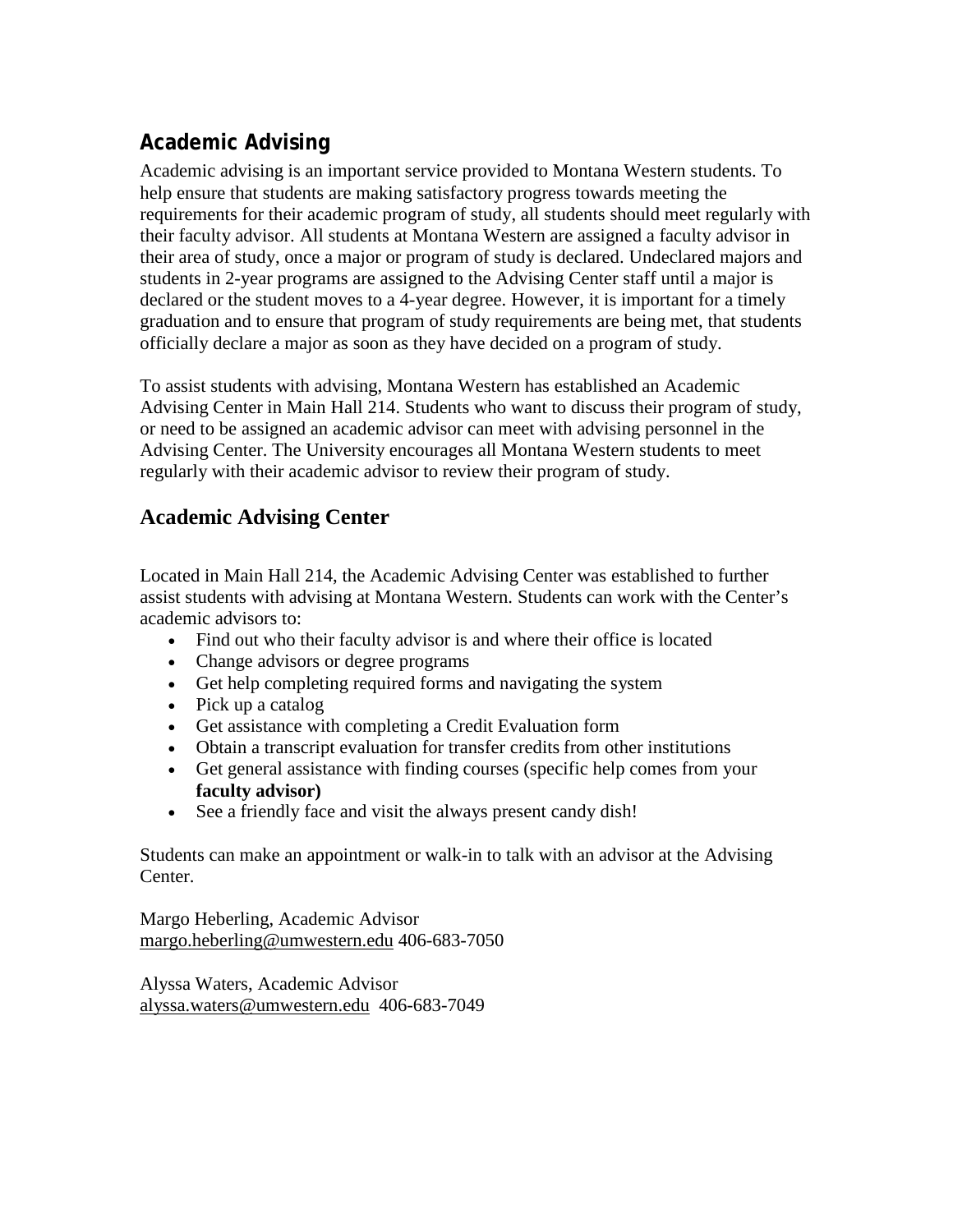## **Academic Advising at Montana Western**

The purpose of academic advising is to provide guidance and assistance to students in: understanding university policy and procedures; forming academic and career goals; providing mentorship in developing decision making skills; and providing encouragement in making the most of the student's academic life at Montana Western.

## **Responsibilities of the Academic Advisee**

As a student at Western, I understand it is my responsibility to:

- Contact my advisor to make advising appointments at least once each semester to discuss my progress, goals and semester schedules. Be prepared for these meetings with: preliminary semester plan, transcripts, advising manual, and other pertinent information. Immediately contact my advisor if I cannot keep a scheduled appointment and reschedule the meeting.
- Obtain the necessary forms (from appropriate administrative offices) and signatures from my advisor, keep copies of all forms for my own records, and update my advising manual (see Advising Center in MH 214 if you do not have one).
- Understand and complete all requirements for my major and for graduation. Ask my advisor for guidance and clarification when I do not understand the requirements.
- Immediately notify my advisor regarding changes in my major; if I need to drop or add a class; if I am having difficulties in a class; or if I need to make any changes to my schedule.
- Work with my advisor to establish academic, career, and life goals. Work with my advisor and seek referrals to other campus offices when I am uncertain about my academic and career goals.
- **Take action** and accept responsibility for my academic success at Montana Western.

## **Responsibilities of the Academic Advisor**

As an academic advisor, I understand it is my responsibility to:

- Post office hours and provide contact information so students can make advising appointments.
- Refer students to appropriate campus resources, when necessary.
- Provide guidance and assistance to students in the decision making process, such as: forming semester plans, short and long term academic and career goals, and time management.
- Maintain confidentiality, understand the FERPA requirements and maintain accurate advising records.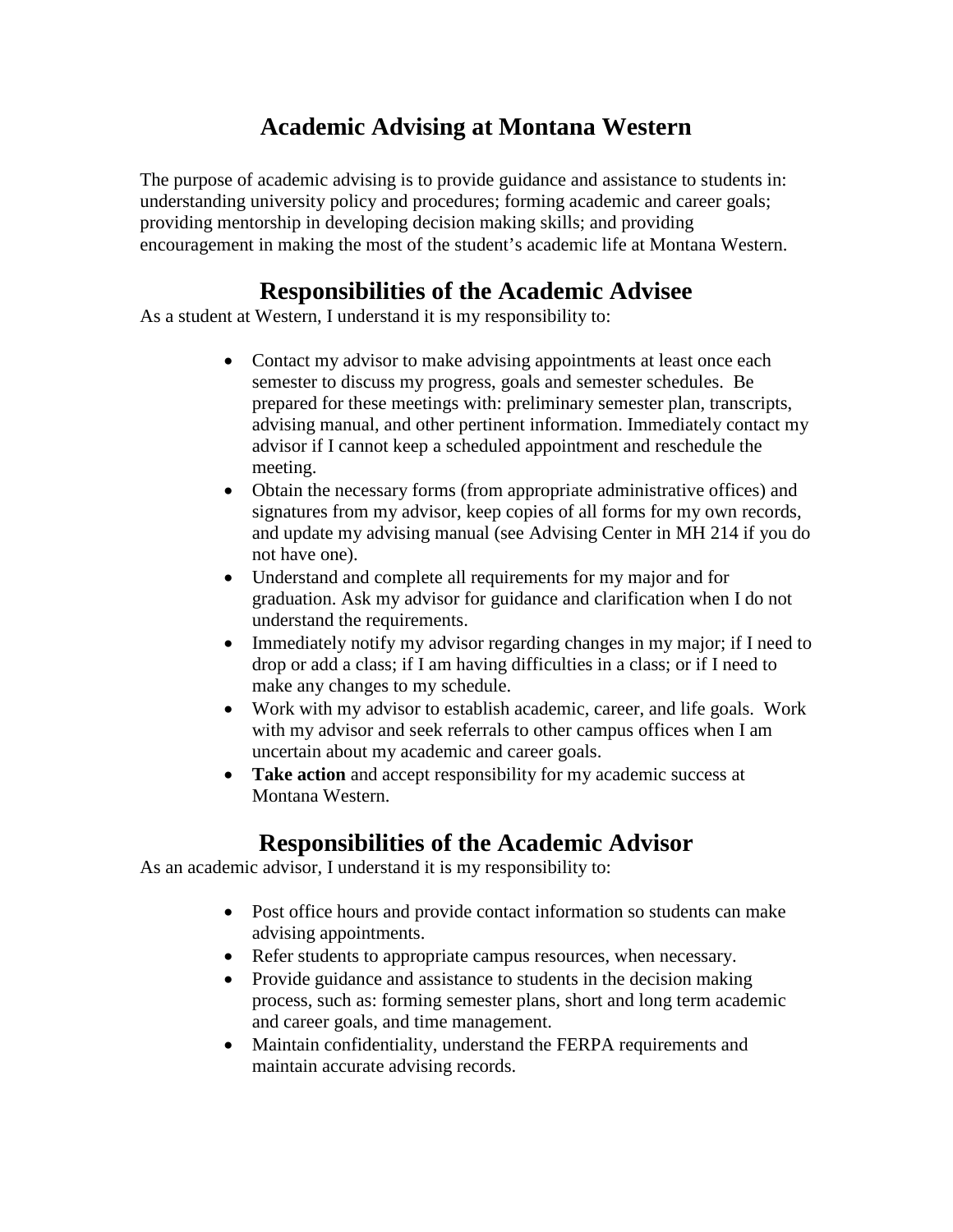- Keep scheduled appointments and contact the student to make other arrangements when appointments cannot be kept.
- Be knowledgeable about internships, available departmental scholarships for students, and career opportunities.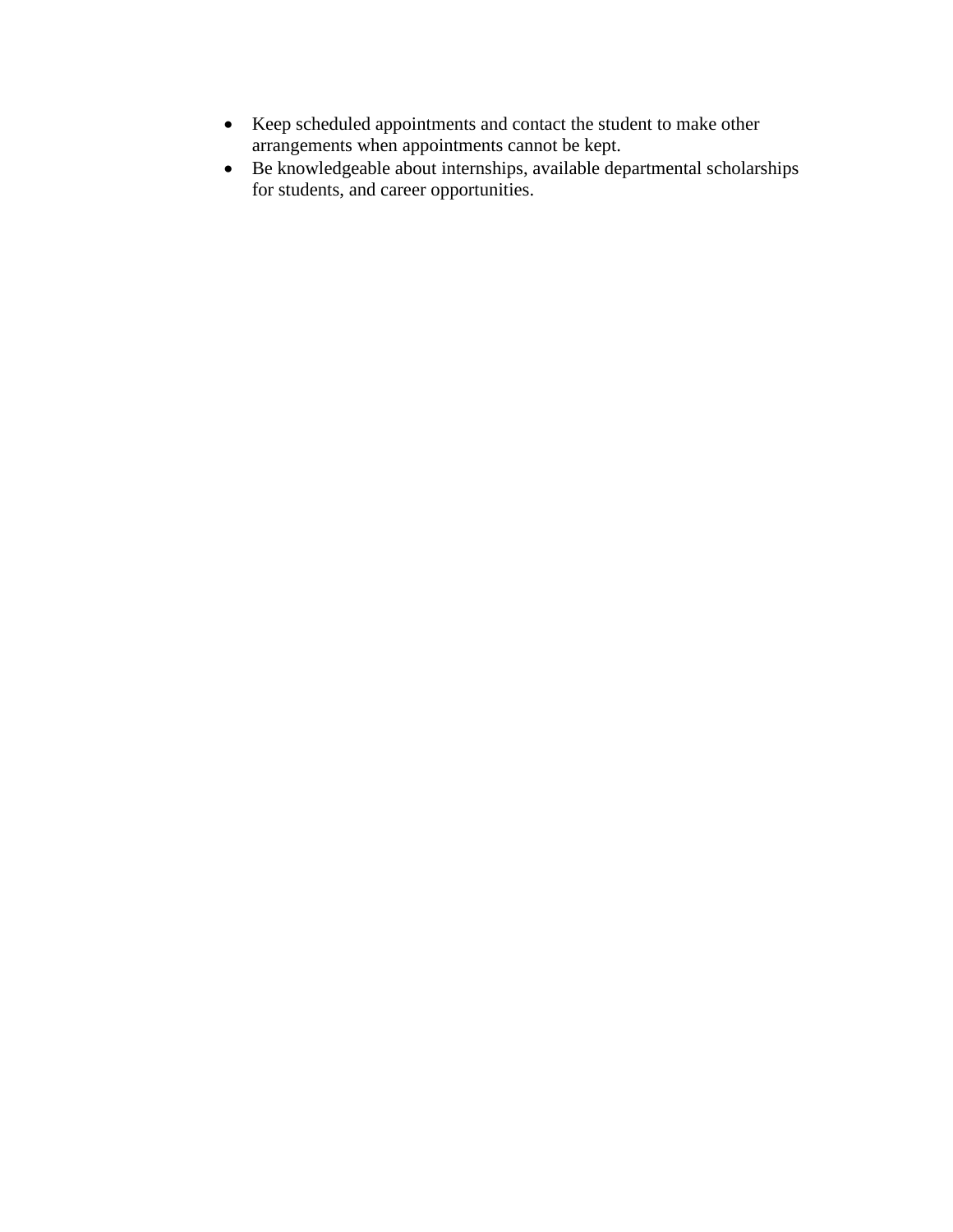### **Records Release & the Family Educational Rights & Privacy Act of 1974 (FERPA)**

In August 1974, the **Family Educational Rights and Privacy Act of 1974** as Amended was signed into law. Under the provisions of this act, all student records and information, except for certain designated "directory information" and the award of certain honors, are to be regarded as confidential and access restricted to the student and other authorized personnel.

Confidential information may be released to others only by written permission of the person concerned or by subpoena issued by a court or tribunal of competent jurisdiction. The student must be notified of any release of information by subpoena. A student's academic record or transcript may be released only when requested by the student in writing, or by subpoena issued by a court or other tribunal of competent jurisdiction.

The law allows release of certain personally identifiable student information, known as "directory information," to third parties without student consent. However, a student may request that all of the items identified as directory or public information, with the exception of name, be withheld and considered restricted information by filing a written request at the Registrar's Office. A request for nondisclosure will be honored by the institution and remain active on a semester-by-semester basis. Students must notify the institution of their desire for continued directory records restriction. The following items of student information are considered "directory information" and may be released to third parties:

- **name, campus address, home address, telephone, email address**
- **age, date and place of birth**
- **name and address of parents**

**• major field of study, including the department or program in which the student is enrolled**

- **classification as a freshman, sophomore, junior, senior, or graduate student, etc.**
- **participation in officially recognized activities and sports**
- **high schools attended and weight, height, and pictures of athletic team members**
- **class schedules, dates of attendance, graduation, and degrees received**
- **honors and awards received**
- **the most recent educational institution attended by the student**
- **individual student class schedules**
- **photographs of students**

Release of directory information is handled with discretion. Use of this information for commercial solicitation purposes will generally be denied, with the exception that, under the Solomon Amendment, institutions are required to provide directory information to United States Military recruiting offices. Fees may be charged for gathering and printing student directory information.

### **Exceptions to FERPA**

The campus may release confidential student educational information and directory information to the following individuals or agencies without written consent:

1. Western and other Montana University System personnel for legitimate educational purposes and to the extent required in the ordinary course of the performance of their duties.

2. Authorized representatives of the Comptroller General of the United States, the Secretary of the Department of Education, an administrative head of an educational agency, or State educational authorities having access to student or other records that may be necessary in connection with the audit and evaluation of federally-supported education programs (provided that a collection of personally identifiable data is specifically authorized by Federal law, any data collected by such officials with respect to individual students shall not include information, including Social Security Numbers, that would permit the personal identification of such students or their parents after the data so obtained has been collected).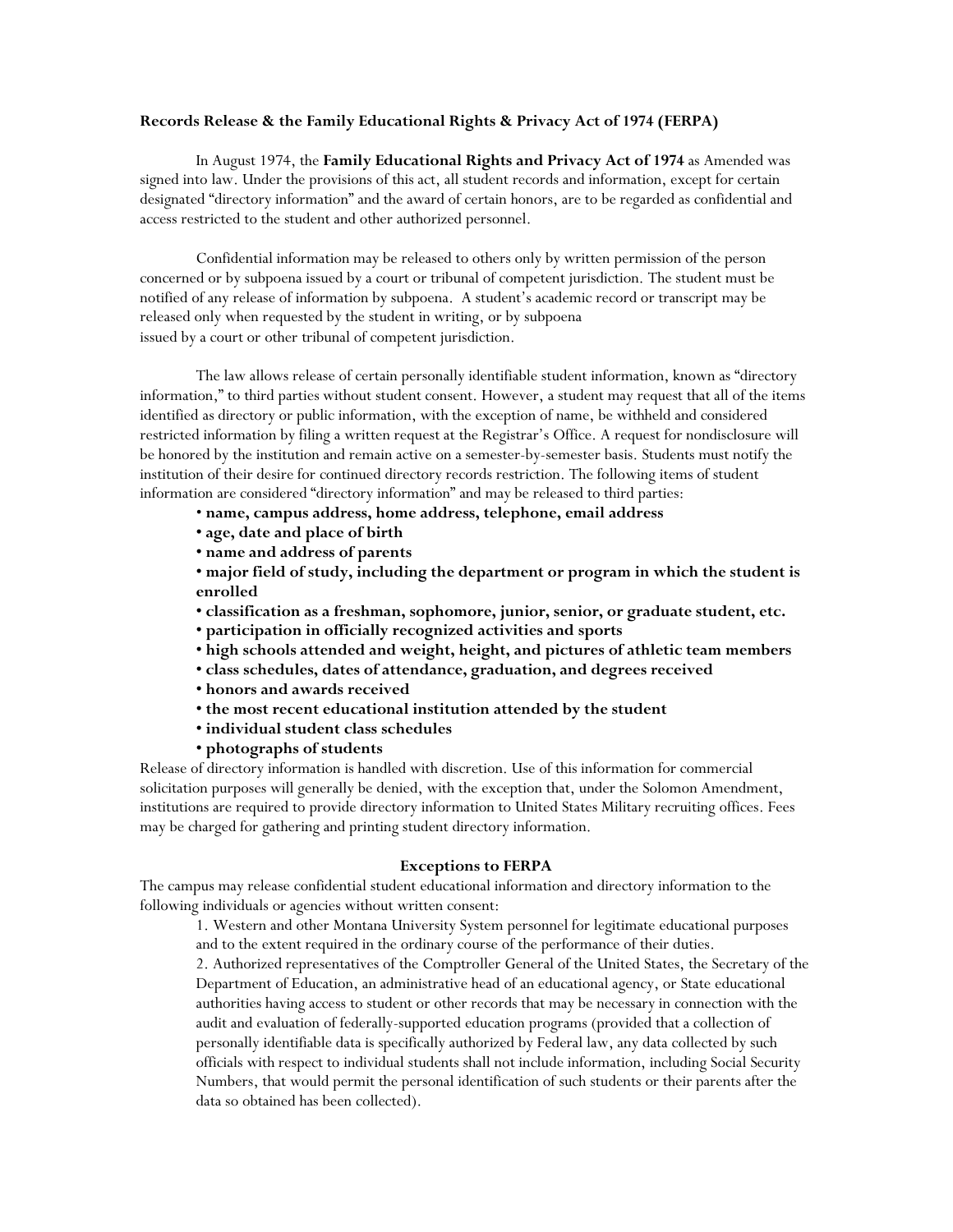3. In compliance with a judicial order or any lawfully issued subpoena, upon condition that the student is notified in advance of compliance.

4. In connection with a student's application for or receipt of financial aid.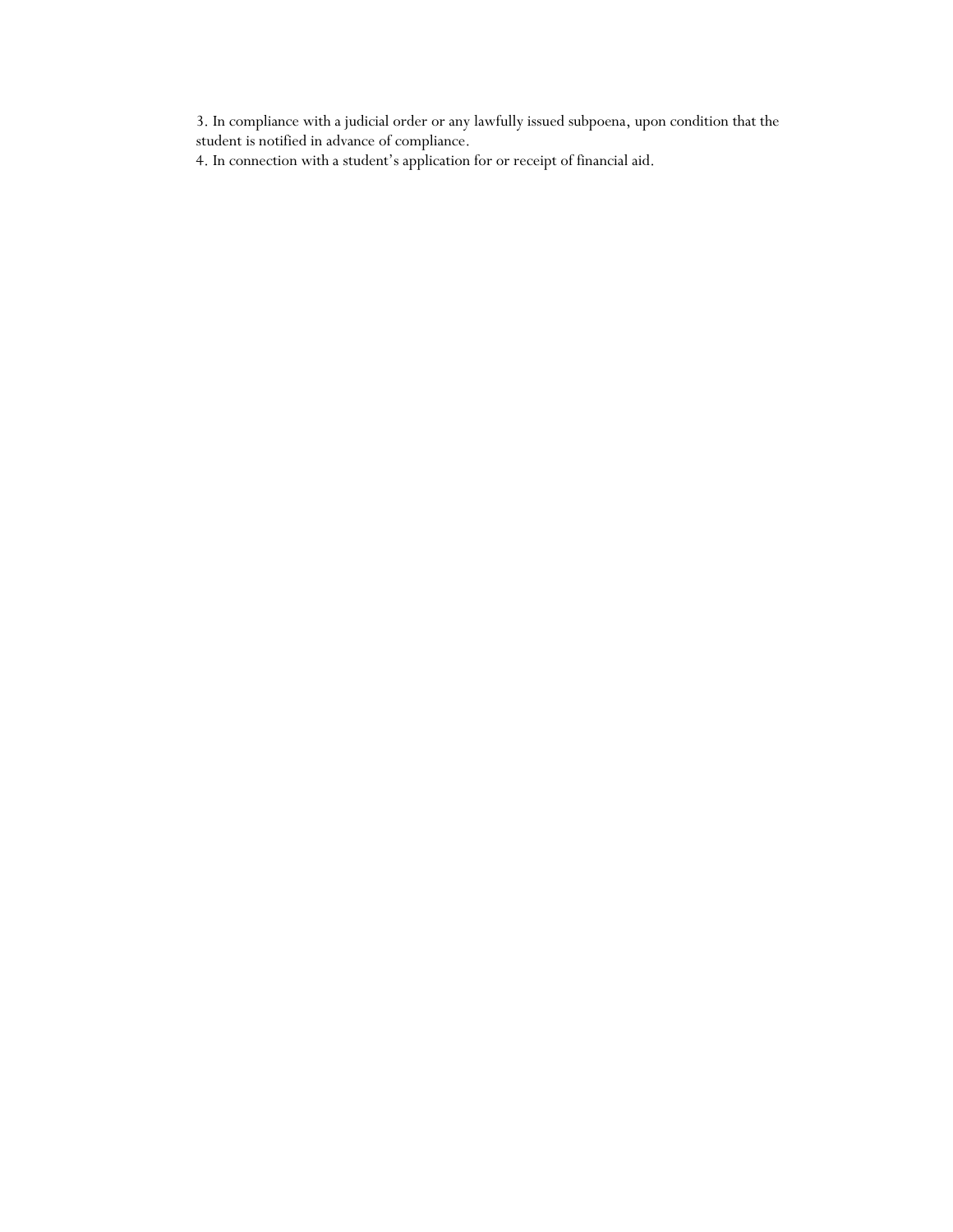# **ACADEMIC HISTORY**

Include the following information in this section:

- Transfer Transcripts from any institution previously attended.
- Transfer Evaluations (done by the Advising Center).
- Most recent UMW transcript.
- Credit Evaluation forms for General Education, Major and Minor requirements. Blank forms are available online at [advising.umwestern.edu](http://my.umwestern.edu/studentsuccess/advising) or in the Advising Center. You may update these forms as you complete courses to help you better keep track of your academic progress.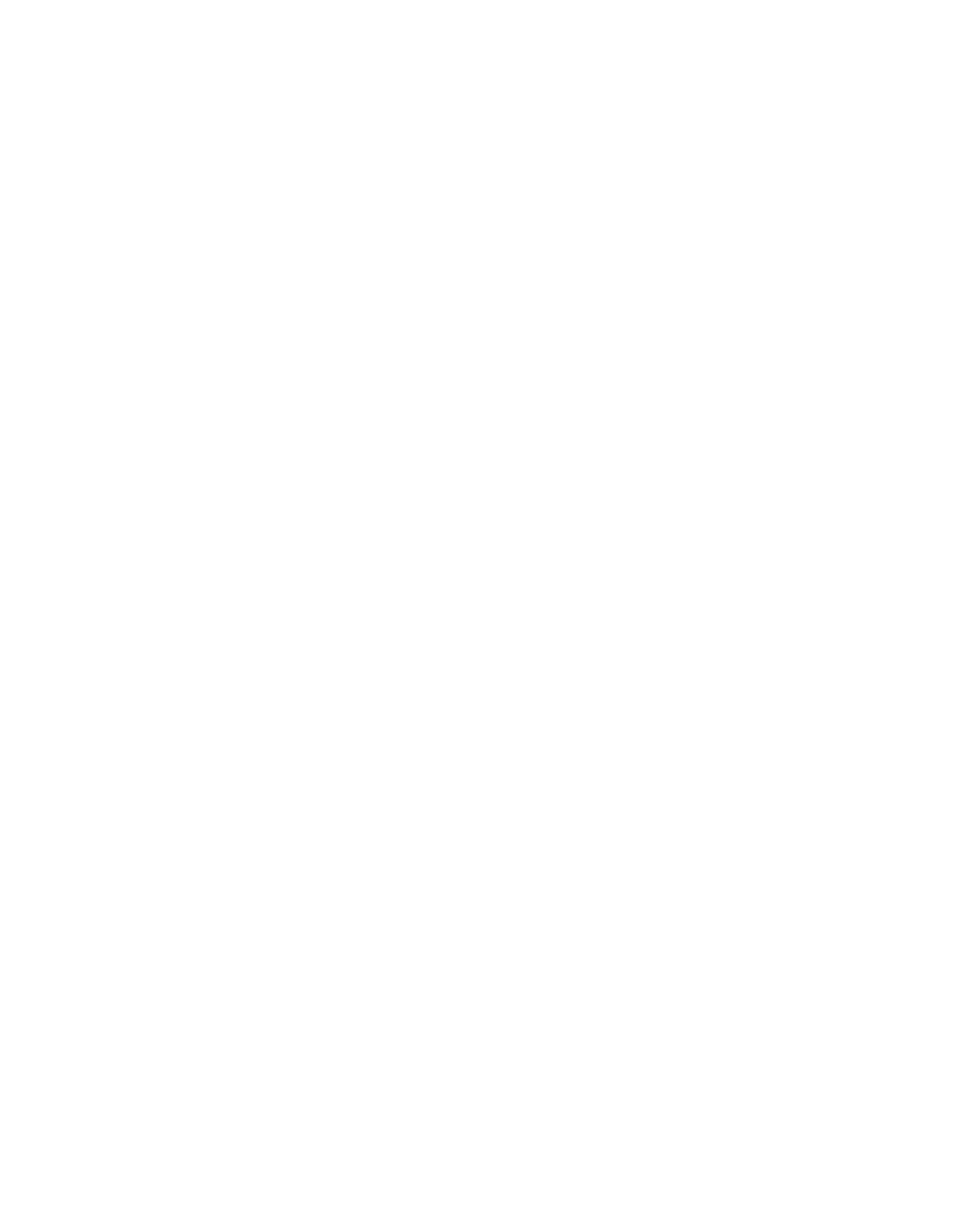## Explanation and Requirements for Forms

| <b>Form Name/Web location</b>                                          | <b>Purpose</b>                                | <b>Signatures required</b> | Submit to                |
|------------------------------------------------------------------------|-----------------------------------------------|----------------------------|--------------------------|
| <b>Registration Form</b>                                               | To be used if you have not registered for     | Must have advisor's        | Registrar's Office       |
| http://registrar.umwestern.edu/printable-forms.html                    | ANY classes or you do not have internet       | signature                  |                          |
| Printable Forms                                                        | access.                                       |                            |                          |
| Title: Registration for New Students                                   |                                               |                            |                          |
|                                                                        |                                               |                            |                          |
| Registration Change of Schedule Form                                   | To be used if you have registered for         | See the Advising Center    | Registrar's Office       |
| http://registrar.umwestern.edu/printable-forms.html                    | classes and wish to change your               | to obtain necessary        |                          |
| Printable Forms                                                        | registration prior to classes beginning.      | signatures                 |                          |
| Title: Registration For - Fall or Spring Term                          | Also used if you need to have signatures      |                            |                          |
|                                                                        | for a pre-requisite or consent of instructor. |                            |                          |
| Change of Degree or Advisor or other Student Information               | Change your name, address, program of         | For Change of Advisor,     | Registrar's Office       |
| http://registrar.umwestern.edu/printable-forms.html<br>Printable Forms | study, advisor, ID number, or withhold        | signatures of advisors     |                          |
| Title: Request to Change Student Information                           | directory information                         | are no longer required     |                          |
|                                                                        |                                               |                            |                          |
| Request to Change Degree or Advisor                                    | Change your degree or request a new           | Signature of new advisor   | <b>Advising Center</b>   |
| http://advising.umwestern.edu/                                         | advisor                                       |                            |                          |
| Title: Change of Advisor/Degree Form                                   |                                               |                            |                          |
|                                                                        |                                               |                            |                          |
| <b>Honors Program Application</b>                                      | If you wish to take Honors classes            | Letter will be sent to     | Submit letter to Honors  |
| http://honors.umwestern.edu/pdf/honorsapplication.pdf                  | (designated with HONR rubric) you must        | student after review of    | Committee via Campus     |
|                                                                        | complete this application and have            | application letter by      | Mail                     |
|                                                                        | approval prior to registering.                | Honors Committee           |                          |
| <b>Course/Credit Overload Petition/Double Block</b>                    | Required if registering for more than 18      | Advisor's signature        | Submit to Registrar's    |
| http://registrar.umwestern.edu/printable-forms.html                    | credits per semester, or 5 credits in one     | required                   | Office with Registration |
| Printable Forms                                                        | block.                                        | Provost's signature        | form for overload        |
| Title: Course/Credit Overload Petition & Double-Block Form             | Academic Standards Committee meets 1st        | required up to 21 credits  | class(es)                |
|                                                                        | week of each block.                           | Academic Standards         |                          |
|                                                                        |                                               | Committee approval         |                          |
|                                                                        |                                               | required for more than     |                          |
|                                                                        |                                               | 21 credits.                |                          |
| Academic Policy Waiver                                                 | Late add, late drop, late withdrawal, early   | Detailed supporting        | Completed form with all  |
| http://registrar.umwestern.edu/printable-forms.html                    | graduation, catalog extension, and any        | documentation/explanati    | documentation to         |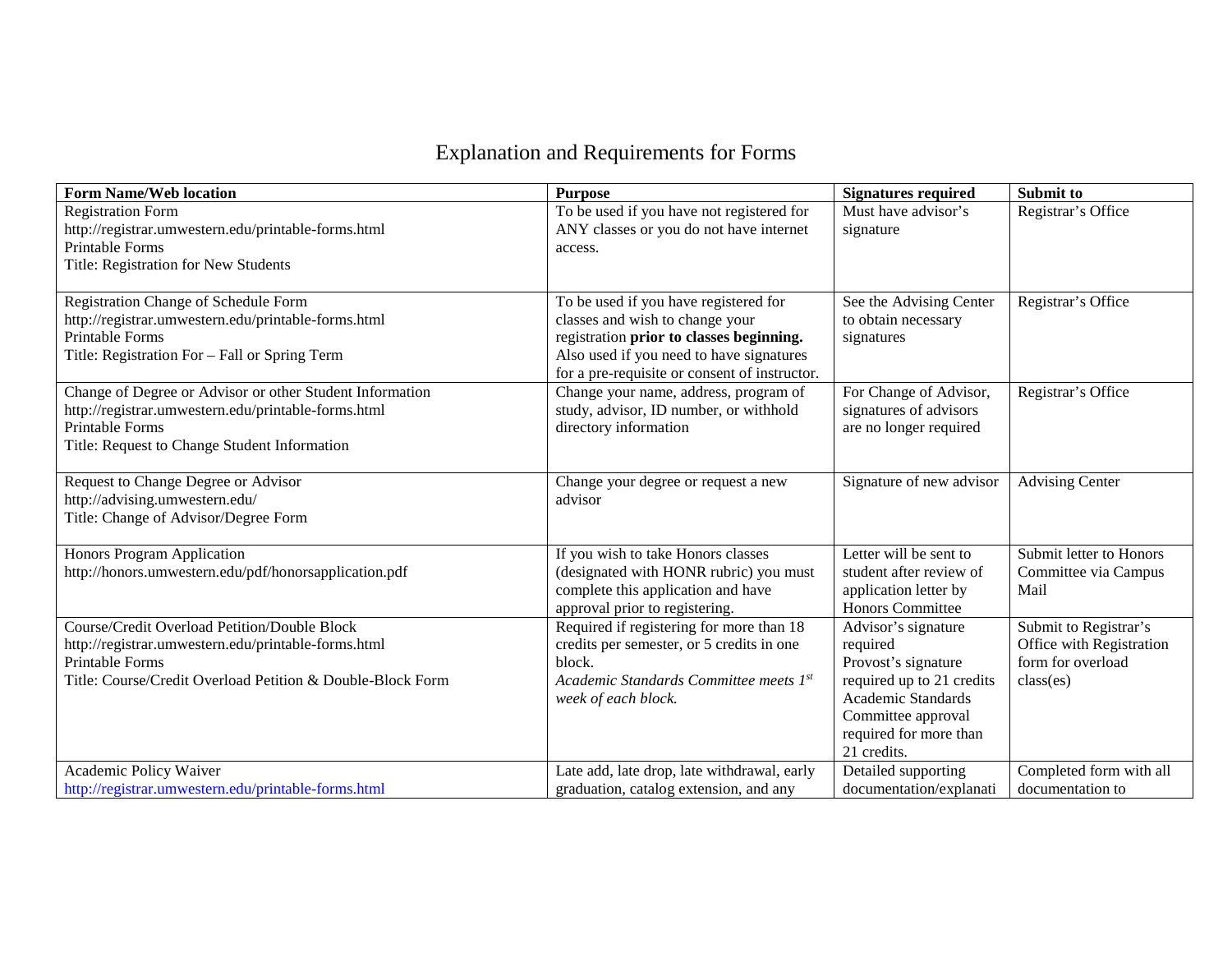| <b>Printable Forms</b><br>Title: Academic Policy Waiver or Enrollment Status Change                                                                                                                                | other request to waive a campus policy<br>Academic Standards Committee meets 1st<br>week of each block.                                                              | on required                                                                       | Registrar's Office for<br>approval by AASC         |
|--------------------------------------------------------------------------------------------------------------------------------------------------------------------------------------------------------------------|----------------------------------------------------------------------------------------------------------------------------------------------------------------------|-----------------------------------------------------------------------------------|----------------------------------------------------|
| <b>Course Substitution/Waiver Request</b><br>http://registrar.umwestern.edu/printable-forms.html<br><b>Printable Forms</b><br>Title: Course Substitution/Waiver Request                                            | Substitution of course completed<br>elsewhere, or course completed at UMW<br>that will fulfill same requirements                                                     | Required course<br>instructor's signature,<br>with rationale<br>Provost signature | Registrar's Office                                 |
| Independent/Directed Study<br>http://registrar.umwestern.edu/printable-forms.html<br>Printable Forms<br>Title: Contract-Independent/Directed Study Contract                                                        | Registration for courses taken by<br>agreement between the student $\&$<br>instructor                                                                                | Instructor's signature<br>Provost's signature                                     | Registrar's Office                                 |
| Coop Ed, Internship, Senior Project/Thesis Contract<br>http://registrar.umwestern.edu/printable-forms.html<br>Printable Forms<br>Title: Contract-Coop Ed, Internship Senior Project/Thesis Contract or<br>Research | Registration for courses upon agreement of<br>student and advisor.                                                                                                   | Instructor, Department<br>Chair & Provost<br>signatures required.                 | Registrar's Office with<br>documentation attached. |
| <b>Application for Graduation</b><br>http://registrar.umwestern.edu/printable-forms.html<br>Printable Forms<br>Title: Application for Graduation                                                                   | Early audit grad applications should be<br>completed 1 year in advance of graduation<br>Final app deadline is beginning of<br>graduation semester. (Check deadlines) | Advisor's signature<br>Financial Aid Office<br><b>Business Office</b>             | Registrar's office                                 |
| <b>TEP Application Form</b><br>Available through Chalk & Wire                                                                                                                                                      | Must be completed by Education Majors<br>prior to taking Education Core classes                                                                                      | Advisor's signature<br>Provost Signature after<br>admittance into TEP             | <b>Advising Center</b>                             |
| <b>Authorization Form</b><br>http://careerservices.umwestern.edu/<br>The Placement File<br>Title: Authorization                                                                                                    | Used to authorize Career Services to mail<br>your placement file and to specify<br>confidential or open file.                                                        | Self                                                                              | <b>Career Services</b>                             |
| <b>Recommendation Form</b><br>http://careerservices.umwestern.edu/<br>The Placement File<br>Title: Recommendation Form                                                                                             | Used to gather recommendations from<br>teachers, coaches, supervisors, and other<br>familiar with your school progress and<br>work experience.                       | Recommender                                                                       | <b>Career Services</b>                             |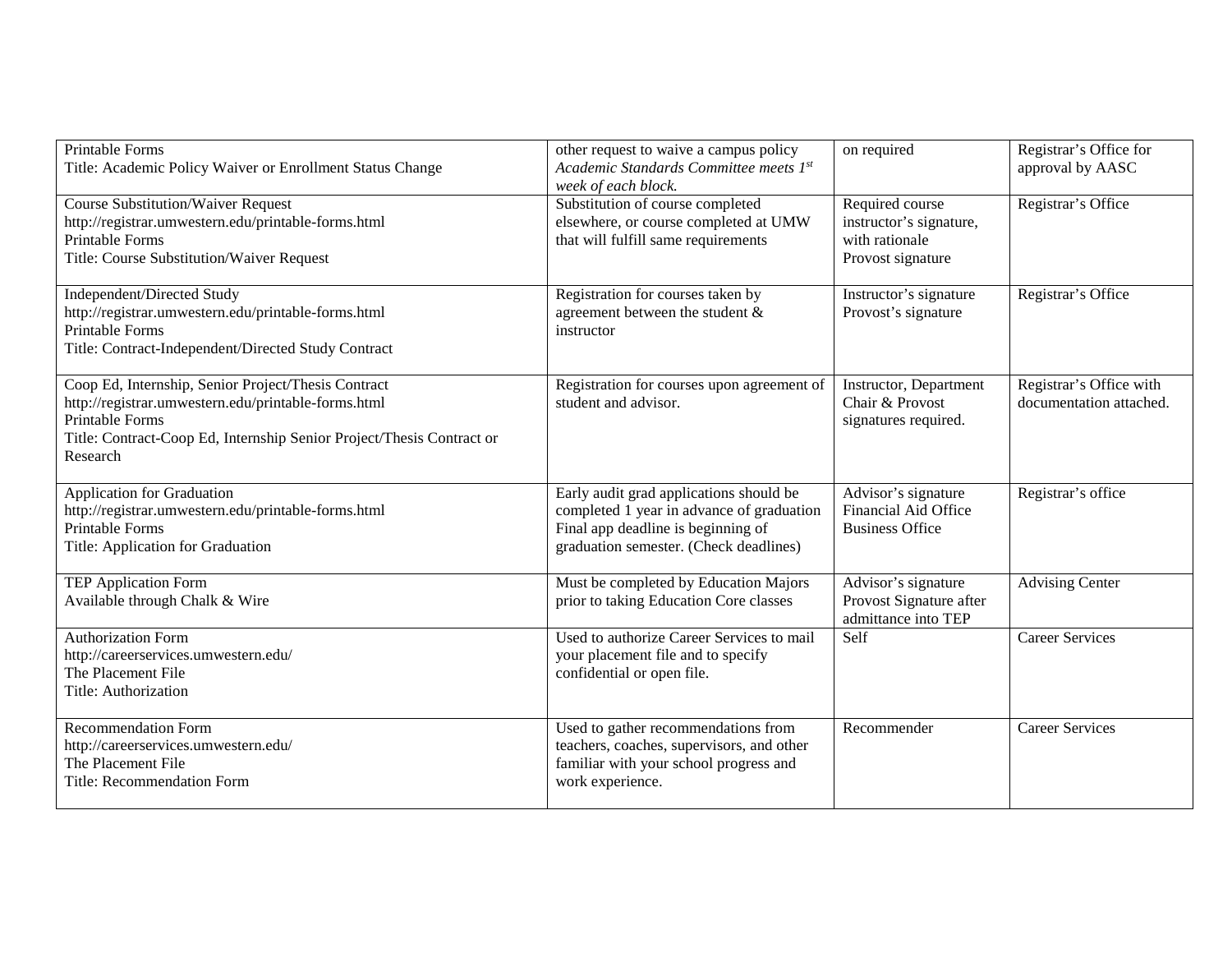| Professional Pages Form                                        | Used to summarize your school work,          | None | Career Services;            |
|----------------------------------------------------------------|----------------------------------------------|------|-----------------------------|
| http://careerservices.umwestern.edu/                           | activities, and work for your placement file |      | education majors submit     |
| The Placement File                                             |                                              |      | to Director, Field Services |
| Title: Professional Pages                                      |                                              |      | at the beginning of the     |
|                                                                |                                              |      | semester you wish to        |
|                                                                |                                              |      | student teach               |
| Deferred Payment Contract                                      | Contract used for short-term loan to be      |      | <b>Business Services</b>    |
| my.umwestern.edu/administration/business/Deferred Contract.pdf | paid back in 3 installments                  |      |                             |

**It is the student's responsibility to keep copies of all completed forms.**